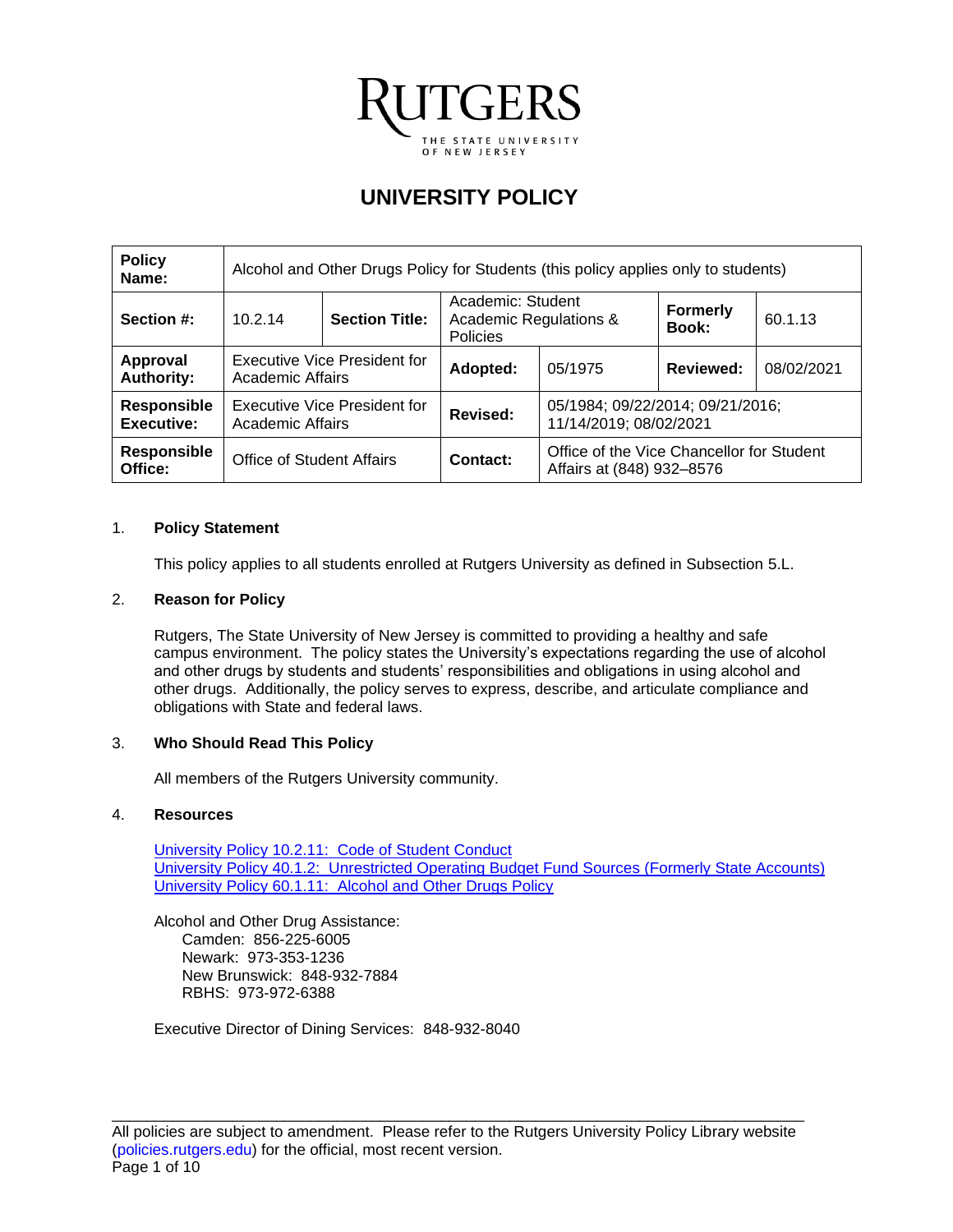Health Promotion/Education:

Camden: 856-225-6005 (Health Promotion) Newark: 973-353-1256 (Health Promotion) New Brunswick: 848-932-1965 (Health Outreach, Promotion, and Education) RBHS: 973-972-6388

New Jersey Division of Alcoholic Beverage Control: 609-984-2830

Office of the Ombudsperson for Students: 848-932-1452

Rutgers Police Department: Camden: 856-225-6111 Newark: 973-353-5111 New Brunswick: 732-932-7211 RBHS: 973-972-4491

# 5. **Definitions**

- A. *Alcoholic beverage*: Any liquid beverage containing at least one (1) percent of alcohol by volume, including methyl and isopropyl alcohol that is not intended for human consumption.
- B. *Area under the jurisdiction*: Includes all on- and off-campus property owned, occupied, leased, or used by Rutgers or a recognized student organization. This includes all campuses, research sites, and leased indoor and outdoor spaces or spaces occupied with a user permit, license, or contract for the conduct of performing university business.
- C. *Controlled substance*: A drug or chemical substance whose possession and use are controlled by Title 21, Section 812, Schedules I through V of the United States Code (also known as the "Controlled Substances Act"). This includes, but is not limited to, narcotics, depressants, hallucinogens, stimulants, and other substances commonly or collectively known as "illicit drugs".
- D. *Illicit drug*: A type of controlled substance that is imported, grown, or manufactured illegally. This includes, but is not limited to, heroin, cocaine, amphetamines, ecstasy, marijuana (over 6 oz.), methamphetamine, and lysergic acid diethylamide ("LSD").
- E. *Legally prescribed medication*: Includes drugs prescribed by a licensed practitioner and overthe-counter drugs that have been legally obtained and are being used in the appropriate amount solely by the individual and for the purpose for which the medication was prescribed or manufactured.
- F. *Manufacture*: The production, preparation, propagation, compounding, conversion, or processing of a controlled substance or alcohol. This does not include manufacturing for the intended purpose of scholarly research.
- G. *Medical marijuana*: The use of cannabis or marijuana, including constituents of cannabis, Tetrahydrocannabinol ("THC"), and other cannabinoids, as a physician-recommended form of medicine or herbal therapy.
- H. *N.J.S.A*.: New Jersey Statutes Annotated.
- I. *Other drugs*: Controlled substances and tobacco (including electronic smoking devices).
- J. *Possession*: Knowing or intentionally possessing a controlled substance and/or having direct physical control over a controlled substance. This does not include possession for the purpose of scholarly research.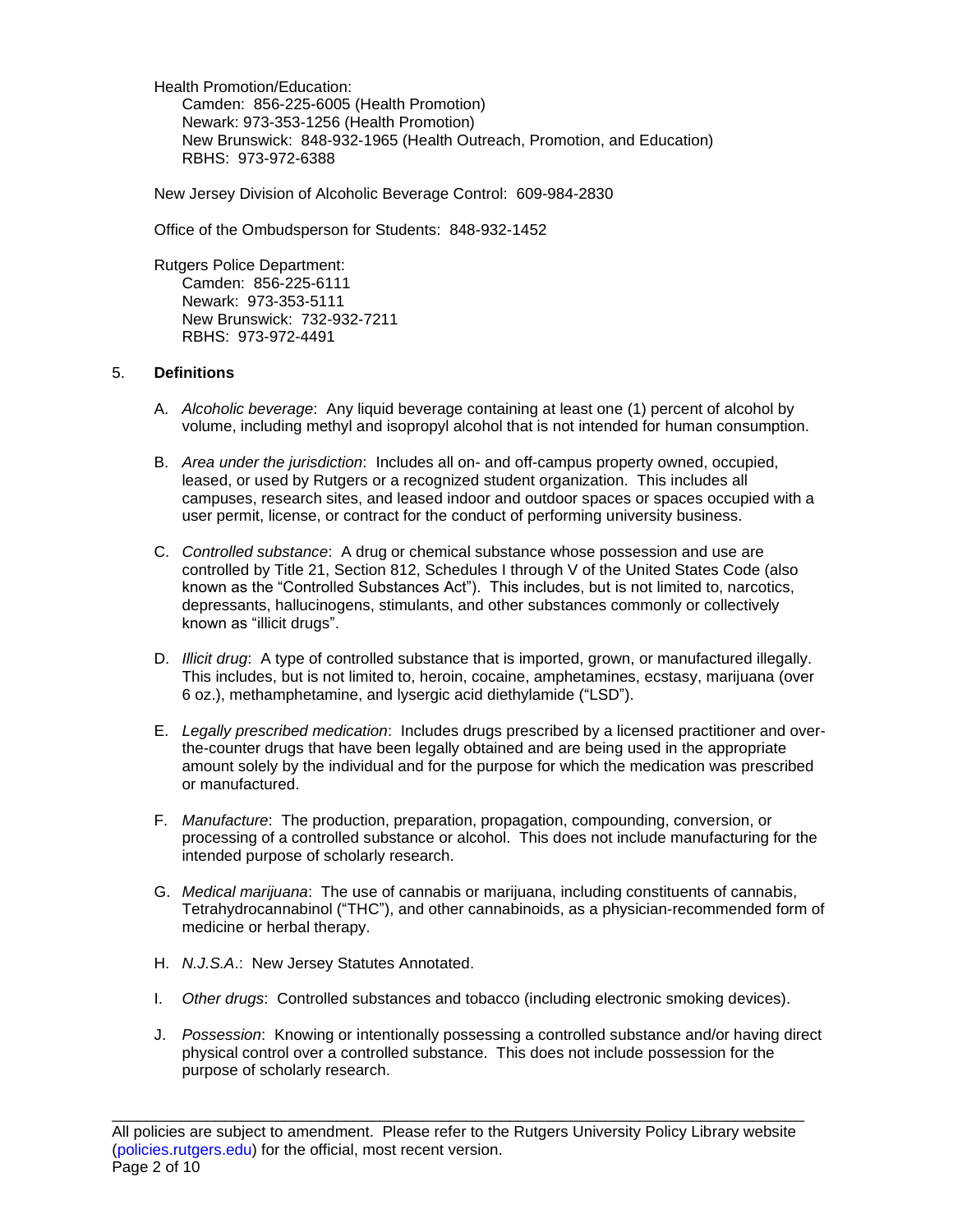- K. *Sponsoring*: The hosting of an official activity on behalf of the University or a unit of the University.
- L. *Student*: Any person for whom the University maintains educational records, as defined by the Family Educational Rights and Privacy Act of 1974 and related regulations, and who has not yet been awarded his/her degree from the University. The term student may also include any person who is a non-matriculating student.
- M. *Student organization*: Any identified group of students who have complied with the formal requirements for University recognition and affiliation and have registered for affiliation with the University.
- N. *University sponsored activity*: Any academic, co-curricular, extra-curricular, or other activity on or off campus, which is initiated, aided, authorized, or supervised by a student organization.
- O. *Under the influence/impairment*: Defined without limitation as being impaired or intoxicated by alcohol or controlled substances, smelling of alcohol or controlled substances, or appearing disheveled or unkempt, slurring one's speech, being argumentative, or being incapable of performing the functions typically associated with being a student, and when such conduct is reasonably related to a student's use of alcohol or controlled substances.

# 6. **The Policy**

# **I. Overview**

A. As an institution of higher education, Rutgers, The State University of New Jersey, is dedicated to providing the best academic experience possible for all students in a campus environment that maximizes their ability to succeed. Throughout its history, Rutgers has been committed to sustaining an academic culture that both respects individual freedom and promotes the health, safety, and well-being of all members of the University community. The adverse consequences of the misuse and abuse of alcohol and other drugs represents one of the most serious problems on university campuses today. Thus, we take seriously our commitment to maintaining a healthy and safe campus environment that includes the regulation of alcohol and other drugs. We are committed to an environmental management approach that includes education, prevention, intervention, enforcement, treatment, and recovery support.

When students choose to accept admission to Rutgers University, they accept the rights and responsibilities of membership in the University's academic and social community. The University expects all members of the community to take responsibility for their own actions and to act to reduce risks of damage and harm to themselves and to others. Moreover, the University expects every member of our community to use good judgment, common sense, and compassion for one another.

The misuse and abuse of alcohol and other drugs constitutes a threat to the educational mission of the University. Rutgers seeks to provide an environment that reduces or eliminates the adverse consequences of alcohol and other drug misuse and abuse on individuals, groups, and the University as well as respects the rights of those who choose not to consume alcohol or other drugs for any reason. This includes encouraging healthy lifestyles that prevent and discourage underage drinking. Thus, specific procedures have been developed for the use of alcohol and other drugs and will be strictly enforced.

Awareness of this policy is an important component of reducing harm. All members of the University community are responsible for being fully aware of the requirements of University policies related to alcohol and other drugs as well as local, State, and federal laws regarding alcohol and other drugs as outlined in Sections 6.II and 6.III of this policy.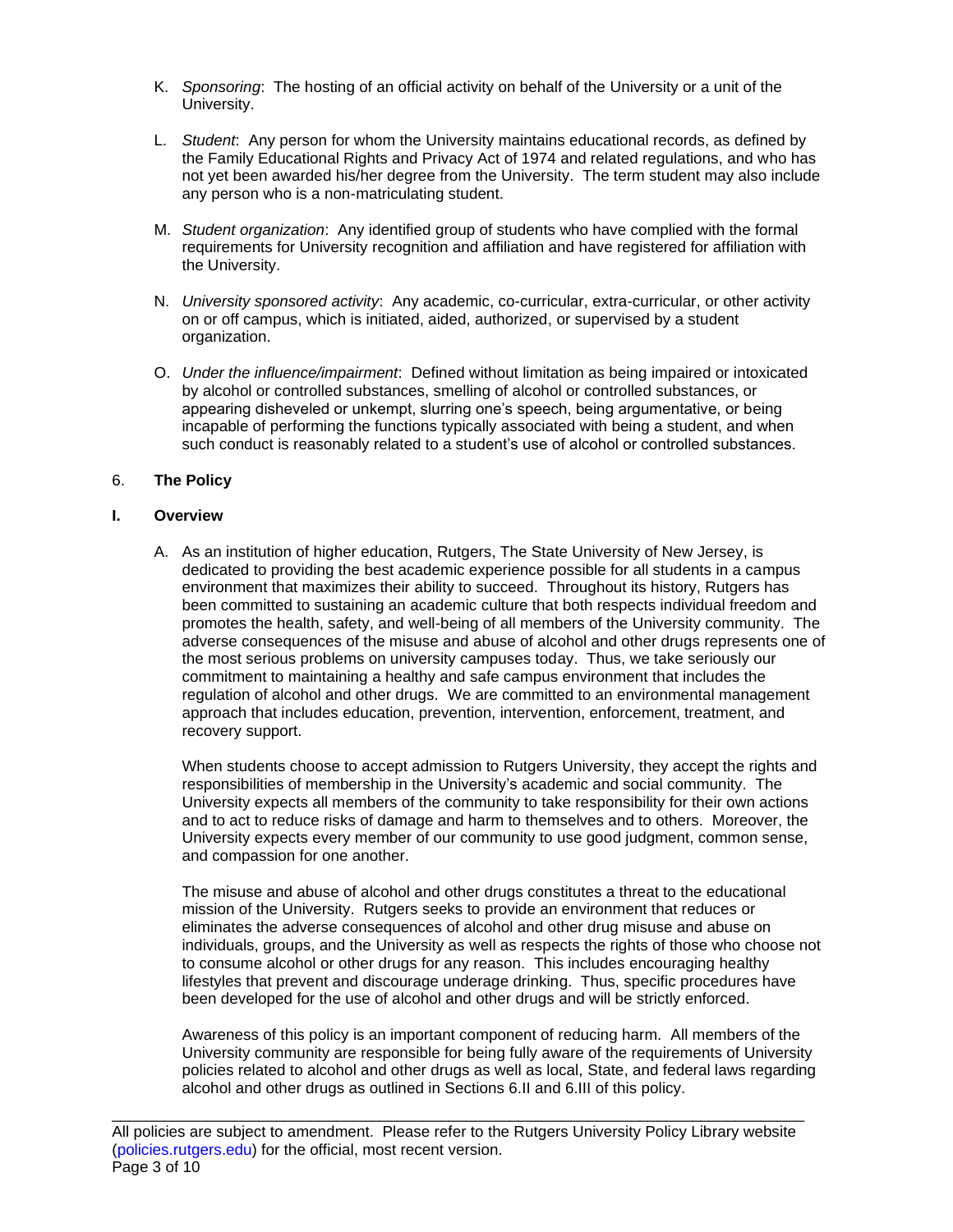The University is committed to raising awareness about the potential negative consequences of alcohol and other drug use including substance use disorders. Education is an intrinsic component of the University's commitment to reduce or eliminate the harm caused by excessive alcohol and other drug use. In addition, the University recognizes that addiction is a treatable illness and encourages anyone who may have a substance use disorder to seek treatment. This policy is not designed to be punitive for students seeking treatment. Comprehensive health education and mental health services for students (including alcohol and other drug treatment) are provided on all University campuses. This policy should not be a barrier to students getting help for themselves or for other students.

# B. **Scope**

This policy shall apply to all students, as defined in Subsection 5.L. This policy shall apply to conduct that occurs on property under the jurisdiction of Rutgers as defined in Subsection 5.B, at University sponsored activities as defined in Subsection 5.N, and at events where students are representing the University. Individual University units may develop additional regulations pertaining to their specific jurisdictions that are more restrictive than those set forth in this policy. In all instances, however, this policy is the minimum University standard.

### **II. Compliance with Federal Law and State Statutes**

- A. The sale, provision, serving, possession, and consumption of alcoholic beverages on the Rutgers campuses are regulated by federal and State laws and by local ordinances. All members of the University community are obligated to obey these laws, regulations, and ordinances. The University does not have the authority to alter the laws or secure exemption from them. Members of the University are individually responsible for determining how applicable laws, regulations, and ordinances apply to them, and for obeying them.
- B. As an institution of higher education and an employer, Rutgers is obligated to abide by and enforce provisions in the Drug-Free Workplace Act of 1988, Drug-Free Schools and Communities Act, Smoke-Free Air Act, and State of New Jersey Statutes.
- C. Medical marijuana, while legally permitted in New Jersey, is prohibited on Rutgers campuses due to provisions in the Drug-Free Schools and Communities Act.
- D. Recreational marijuana, while legally permitted in New Jersey for use by those over 21 possessing less than 6 ounces, is prohibited on Rutgers campuses due to provisions in the Drug-Free Schools and Communities Act and the New Jersey Cannabis Regulatory, Enforcement Assistance, and Marketplace Modernization Act
- E. University police officers, in the performance of their duties as assigned, are exempt from relevant provisions of this policy in specific situations and are regulated by State law and departmental policy.

#### **III. Expectations for Students**

All members of the University community are encouraged to contribute to a culture of responsible, safe, and legal substance use; support and respect those who choose not to use alcohol and/or other drugs; and avoid dangerous drinking or other drug use and their resulting negative consequences.

#### A. **Legal Restrictions**

1. No person shall offer, serve, or make available any alcoholic beverage to a person under the legal age for consuming alcoholic beverages. This section does not apply to a parent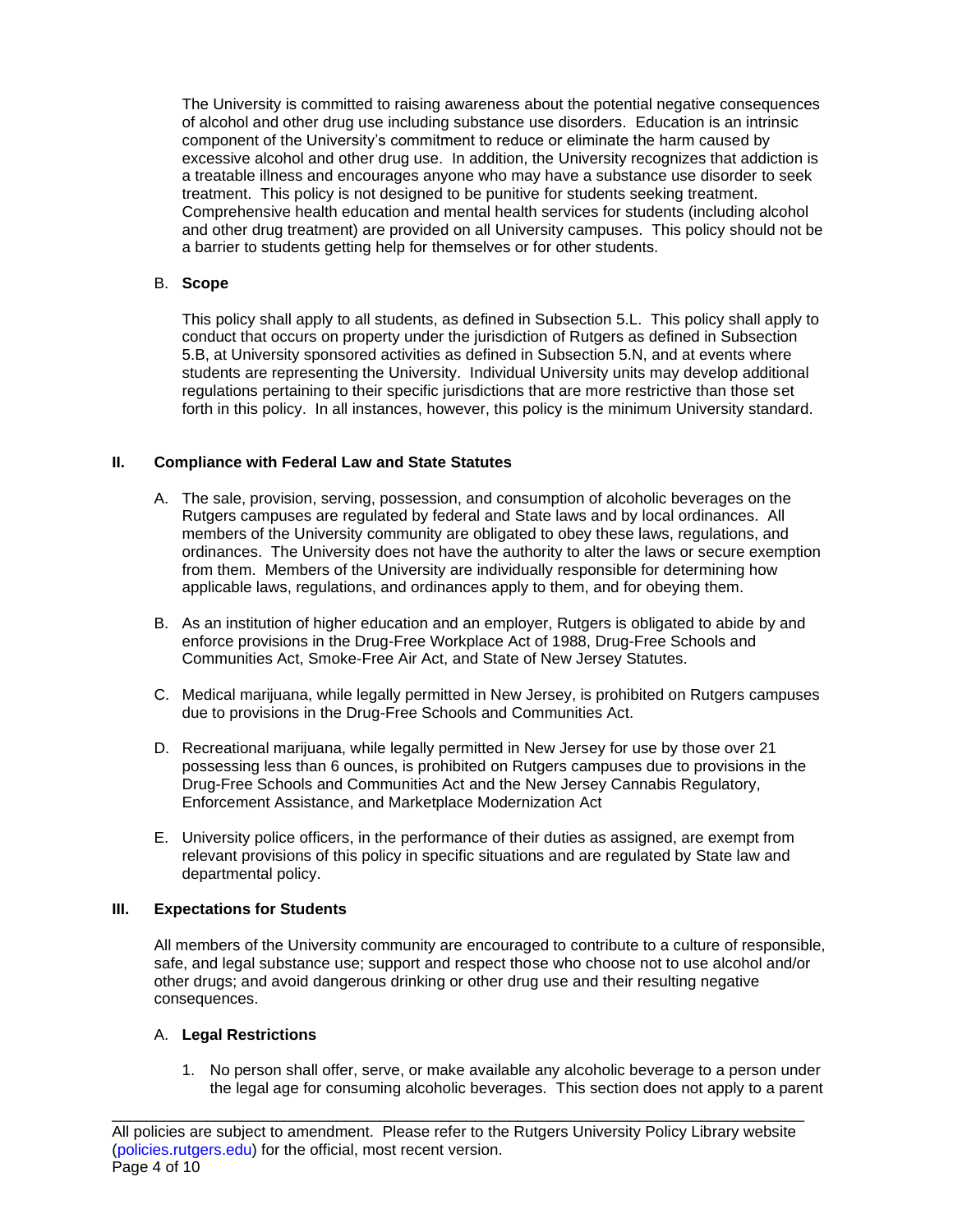or guardian of an underage person, if the alcoholic beverage is consumed for religious observance, ceremony, or rite (N.J.S.A. 2C:33-17).

- 2. No member of the University community under the legal age to purchase alcoholic beverages may acquire, possess, or consume alcoholic beverages on any University property or at any University sponsored event (N.J.S.A. 2C:33-15).
- 3. No member of the University community may sell alcoholic beverages to any person of any age without a license or special permit issued by the New Jersey Alcoholic Beverage Control Commission (N.J.S.A. 33:1-2 and Title 33 of the New Jersey Statutes, generally). (See Subsection 6.IV.C)
- 4. A person under the age of 21 shall not enter any premises licensed for the retail sale of alcoholic beverages for the purposes of misrepresenting his/her age to purchase an alcoholic beverage (N.J.S.A. 33:1-81).
- 5. No member of the University community shall knowingly possess or exhibit a document or other writing which falsely purports to be a driver's license, birth certificate, or other document issued by a governmental agency and which could be used as a means of verifying a person's age or other identifying information (N.J.S.A. 2C:21-2.1).
- 6. No member of the University community shall use the personal identifying information of another to illegally purchase an alcoholic beverage or obtaining tobacco (N.J.S.A. 2C:28-7).
- 7. No person, regardless of age, may consume or possess an open container of an alcoholic beverage in a motor vehicle (N.J.S.A. 39:4-51a; 39:4-51b).
- 8. Open containers of alcohol in public areas are subject to municipal ordinances and penalties vary depending on where the campus is located: Camden (Ordinance 129-22); Newark (Ordinance 20:2-7); New Brunswick (Ordinance 9.04-202).
- 9. No member of the University community may possess, manufacture, distribute, or use drugs, narcotics, or controlled substances and/or paraphernalia containing evidence of such substances on University property except as expressly permitted by law (New Jersey Controlled Dangerous Substance Act; N.J.S.A. 24:21-1 et seq.; 2C:35 and 2C:36, generally; Federal Controlled Substances Act).
- 10. No member of the University community may distribute or sell prescription drugs to another unless licensed by law to prescribe medication (N.J.S.A. 2C:35-10.5).
- 11. Smoking of tobacco products and the use of electronic smoking devices is prohibited in any portion of a building that is owned and operated by Rutgers, The State University of New Jersey (N.J.S.A. 26:3D-17). This includes classrooms, lecture halls, auditoriums, residence halls, gymnasiums, playing fields, and other recreational areas. Smoking is also prohibited in all University-owned or leased vehicles. In addition, smoking and the placement of ash urn receptacles is prohibited in areas deemed to be main entrances to buildings owned and operated by the University. [\(University Policy](https://policies.rutgers.edu/20122-currentpdf) 20.1.22: No Smoking [Policy\)](https://policies.rutgers.edu/20122-currentpdf).
- 12. Driving Under the Influence ("DUI") of intoxicating liquor, narcotic, hallucinogens, or habit producing drugs may include the following penalties: fines, fees, and surcharges; license suspension; ignition interlock device; jail time and/or community service [\(http://www.state.nj.us/mvc/Violations/dui.htm\)](http://www.state.nj.us/mvc/Violations/dui.htm). Additional penalties may be assessed for DUI under the age of 21 (N.J.S.A. 39:4-50.14).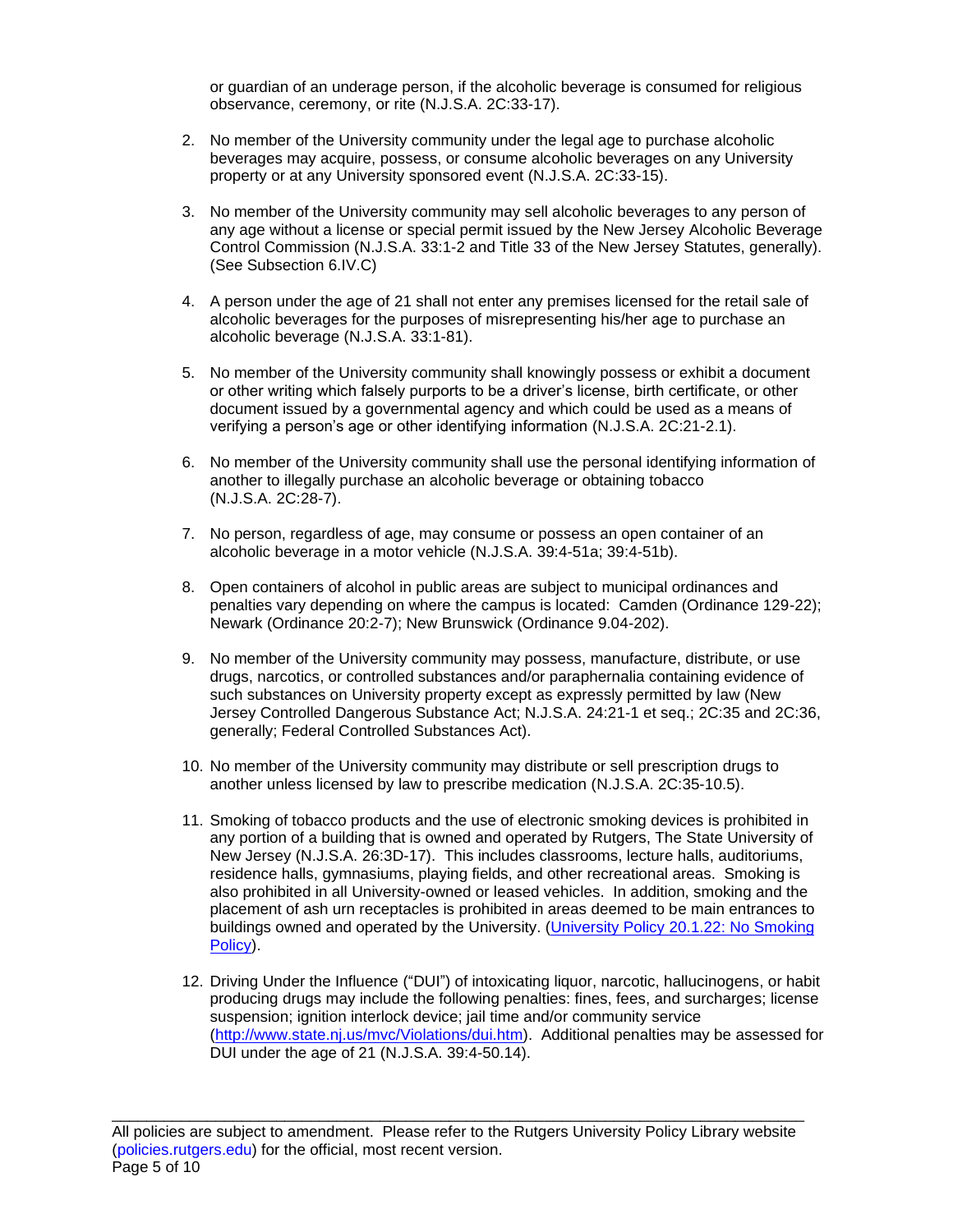# B. **Helping Others in Need of Medical Assistance**

The University encourages all members of our community to help others who are in need of medical assistance due to excessive consumption of alcohol or other drugs by calling 9-1-1.

- 1. A New Jersey statute (referred to as "Lifeline Legislation") grants immunity from legal penalties when: (1) an underage person calls 9-1-1 and reports that another underage person is in need of medical assistance due to alcohol consumption; (2) the underage person who called 9-1-1 provides his/her name to the 9-1-1 operator; (3) the underage person is the first person to make the 9-1-1 report; (4) the underage person who made the 9-1-1 call remains at the scene with the person under the legal age in need of medical assistance until assistance arrives and cooperates with medical assistance and law enforcement personnel on the scene. The underage person who received medical assistance and others applicable by law are immune from legal penalties (N.J.S.A. 2C:33-15).
- 2. An additional New Jersey law called the "Overdose Protection (Prevention) Act" provides immunity from legal penalties, under certain circumstances, for persons seeking medical assistance for someone experiencing a drug overdose (N.J.S.A. 2C:35-30 and 2C: 35- 31).
- 3. New Jersey law allows a police officer to take people found to be intoxicated in public to a medical facility (N.J.S.A. 26:2B-16).

# **IV. Alcohol at University Sponsored Activities (as defined in Subsection 5.N)**

At events where it is determined that it is appropriate and permissible to serve alcohol, the use of alcoholic beverages at social functions on the Rutgers campuses is restricted to those functions open to members of sponsoring departments/organizations and their invited guests where service of alcohol is restricted to those of legal drinking age as defined by pertinent New Jersey Statutes. Such functions must be restricted to areas designated by the deans, chancellors, or vice presidents. In all cases, State laws governing the dispensing of alcoholic beverages must be observed. The University is dedicated to fostering a healthy social environment for everyone who lives, works, visits, and learns on our campuses. Each member of the University community shares responsibility for its members' collective health and safety. In addition, the University expects its members and visitors to take responsibility for their own actions; to demonstrate respect and regard for the rights, property, and person of all individuals; and to act to reduce risks of damage and harm to both themselves and to others.

- A. Anyone serving alcohol must refuse the distribution of alcohol to any person who appears to be intoxicated, inebriated, or impaired due to alcohol consumption.
- B. In addition, the following items are mandatory for events sponsored by student organizations and strongly recommended for events that are sponsored by University departments/units if students are invited to attend the event:
	- 1. The use of alcoholic beverages is restricted to members of sponsoring organizations/departments and their invited guests.
	- 2. Alcoholic beverages are sold, served, and consumed in a physical setting that is conducive to control and reasonable privacy and in an area designated by the relevant Chancellor or Vice Chancellor (or designee). Attendees may not remove alcoholic beverages from this setting.
	- 3. At least one representative of the sponsoring organization/department is designated to ensure compliance with this policy and monitor the distribution of alcohol. This person must be certified by a nationally recognized educational/training program such as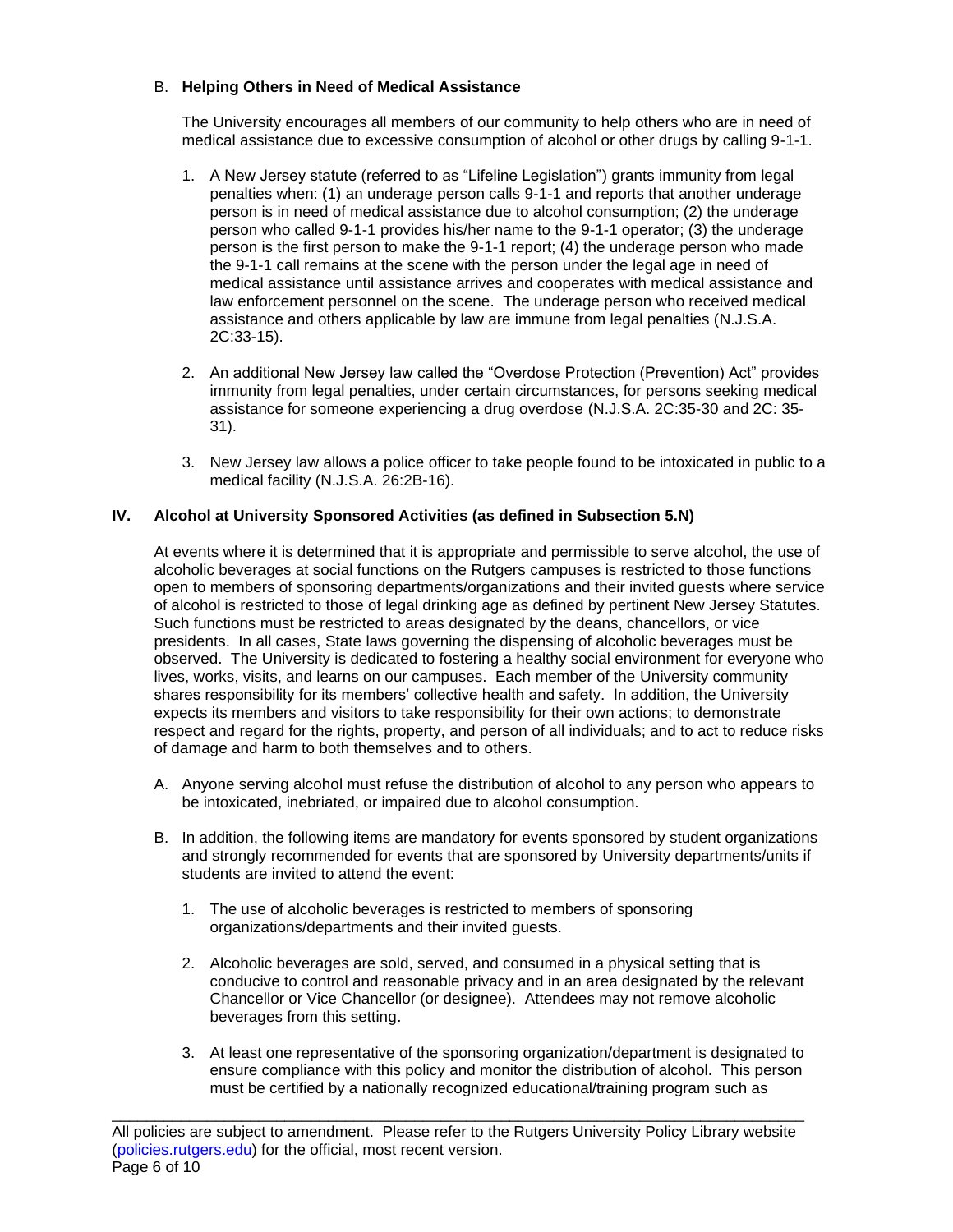Training for Intervention ProcedureS ("TIPS") or Techniques of Alcohol Management ("TAMS"). A licensed bartender may be hired to monitor the distribution of alcohol, but a TIPS/TAMS certified representative of the sponsoring organization/department must be present to ensure compliance with this policy.

- 4. There is an adequate mechanism in place to properly identify of-age drinkers (i.e., verification of picture identification). If it is anticipated that a significant proportion of the attendees will be under the age of 21, a systematic procedure must be used to check IDs and to clearly indicate those of legal age to purchase or be served alcohol (e.g., a single access to the event location monitored by trained personnel checking IDs and issuing wrist bands to those who are age 21 and over).
- 5. No alcohol is consumed as part of a competition such as drinking games or chugging contests.
- 6. A varied and equal quantity of nonalcoholic beverages is provided.
- 7. Food in sufficient quantity for the number of persons present and the amount of alcohol to be served or sold is provided.
- 8. Invitations include the name of the sponsoring organization/department. If alcohol is mentioned in the invitation, the availability of nonalcoholic beverages and food also must be included.
- 9. If punch or another pre-mixed beverage that contains alcohol is permitted to be served in the location of the event, it must be clearly labeled as containing alcohol.
- 10. The sale or service of alcohol is discontinued within a reasonable period of time prior to the anticipated end of the event.
- 11. At the end of the event, any alcoholic beverages in open containers are disposed of properly (e.g., poured down a drain) by the event sponsors or by the vendor hired to provide the alcoholic beverages. Any unopened containers of alcoholic beverages are returned to the place of purchase or stored in a secure location for use at a future event. In no case may attendees or sponsors take home any alcoholic beverages purchased for the event.
- C. Any University sponsored activity where alcohol is served and money is collected from the attendees (prior to or at the event) requires a Social Affair Permit from the [New Jersey](https://www.njoag.gov/about/divisions-and-offices/division-of-alcoholic-beverage-control-home/)  [Division of Alcoholic Beverage Control.](https://www.njoag.gov/about/divisions-and-offices/division-of-alcoholic-beverage-control-home/) Permit applications must be signed by the appropriate official on each campus:
	- 1. Camden: Associate Chancellor for Student Affairs
	- 2. Newark: Associate Chancellor for Student Life
	- 3. New Brunswick: Executive Director of Dining Services
	- 4. RBHS: Executive Director of Dining Services

Alternatively, an outside vendor with a license to serve or sell alcohol may be hired.

- D. Unless otherwise prohibited by school, campus, department, student government, or funding board regulations or restrictions, student activity funds and admission fees may be used to purchase alcoholic beverages in connection with a sponsored event if approved by the senior Student Affairs professional on a campus (or designee) or appropriate School official (or designee).
- E. Per University Policy 40.1.2: [Unrestricted Operating Budget Fund Sources \(Formerly State](https://policies.rutgers.edu/4012-currentpdf)  [Accounts\),](https://policies.rutgers.edu/4012-currentpdf) and Circular, State of New Jersey, Department of the Treasury, Office of Management and Budget, No.: 06-14-OMB, departmentally allocated unrestricted operating budget funds may not be used for the purpose of purchasing alcoholic beverages.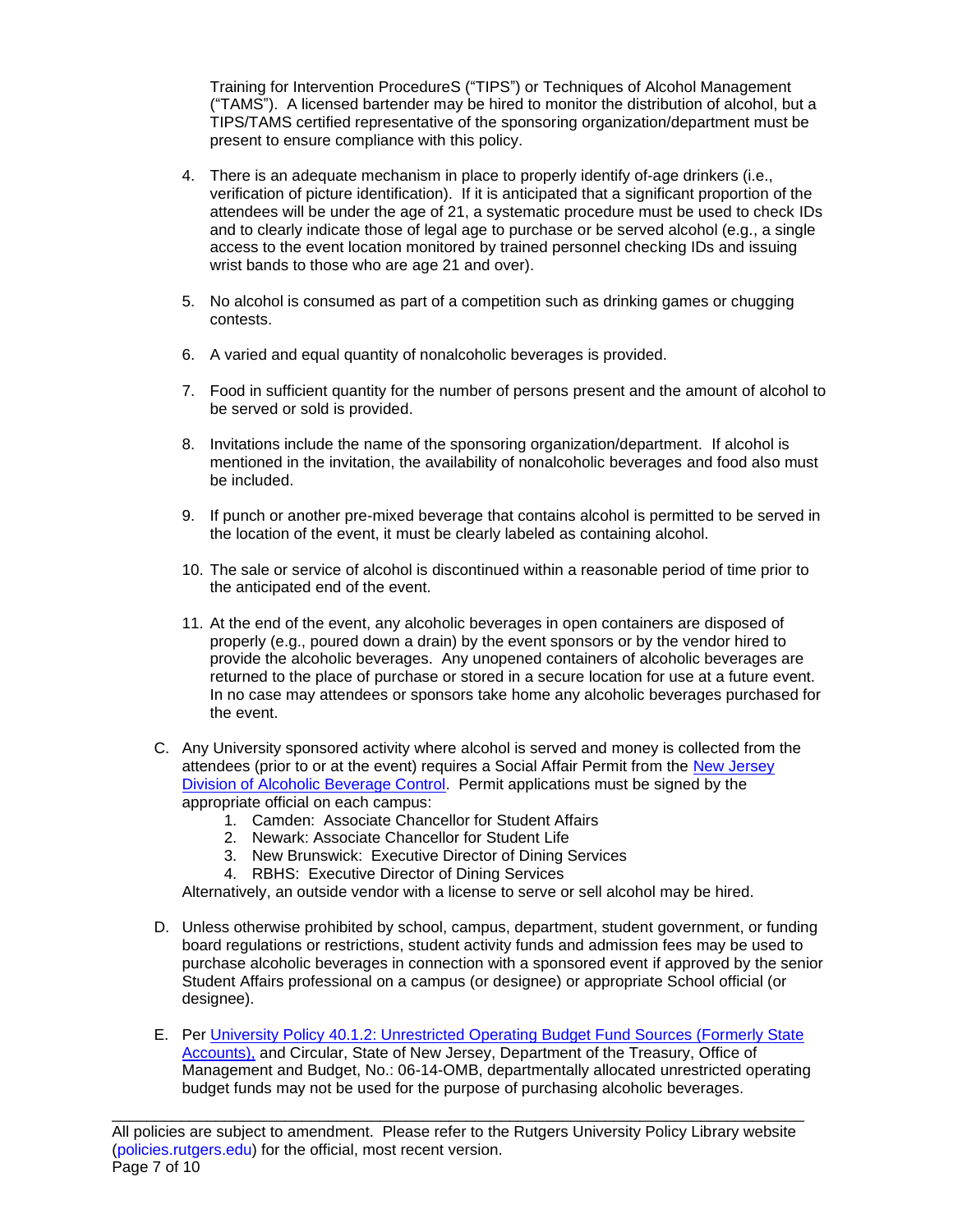F. University officials may terminate an event at any time if there is a violation of State or municipal laws or University policies. Disorderly persons or those under the influence/impairment or alcohol or other drugs may be removed from the event by law enforcement personnel or other University officials.

# **V. Compliance with the University Code of Student Conduct**

- A. Individuals and/or student organizations that fail to abide by University policy and regulations governing the use of alcoholic beverages and other drugs may be subject to disciplinary actions in accordance with established procedures at department, school, and University levels. Failure to abide by the provisions of this policy may result in the denial of permission to use University property and/or funding for future events, as well as other disciplinary and/or legal procedures as appropriate, including suspension or expulsion from Rutgers University.
- B. Student organizations are collectively responsible for any action committed by their members, on behalf of the organization, that violates this policy. Disciplinary action against student organizations is separate from action taken against individuals. Facts of an incident may necessitate action against both a student organization and the individual members of that organization who were found to have violated this policy.
- C. The following are considered violations under the University Student Code of Conduct:
	- 1. Unlawfully possessing or using drugs, narcotics, or controlled substances;
	- 2. Selling, transferring, or exchanging something in return for narcotics, prescription medications, or illegal substances on University property or between members of the University community;
	- 3. Misusing or misappropriating any prescription, over-the-counter medication, or legal substance;
	- 4. Possessing or consuming alcohol under the legal drinking age in New Jersey;
	- 5. Providing or facilitating the consumption of alcohol by any person without taking reasonable and prudent precautions to ensure that the person is of legal drinking age in New Jersey;
	- 6. Possessing alcohol in areas of campus where alcohol is not permitted;
	- 7. Possessing or using marijuana on a Rutgers University campus
	- 8. Possessing or using medical marijuana on a Rutgers University campus; and
	- 9. Sharing medical marijuana with individuals who do not have a medical marijuana prescription.
- D. Disciplinary Fines may be imposed for alcohol and drug violations of the Code of Student Conduct.
- E. Specific penalties for individuals found responsible for violations can be found in the University Code of Student Conduct ( https://studentconduct.rutgers.edu/processes/university-code-student-conduct.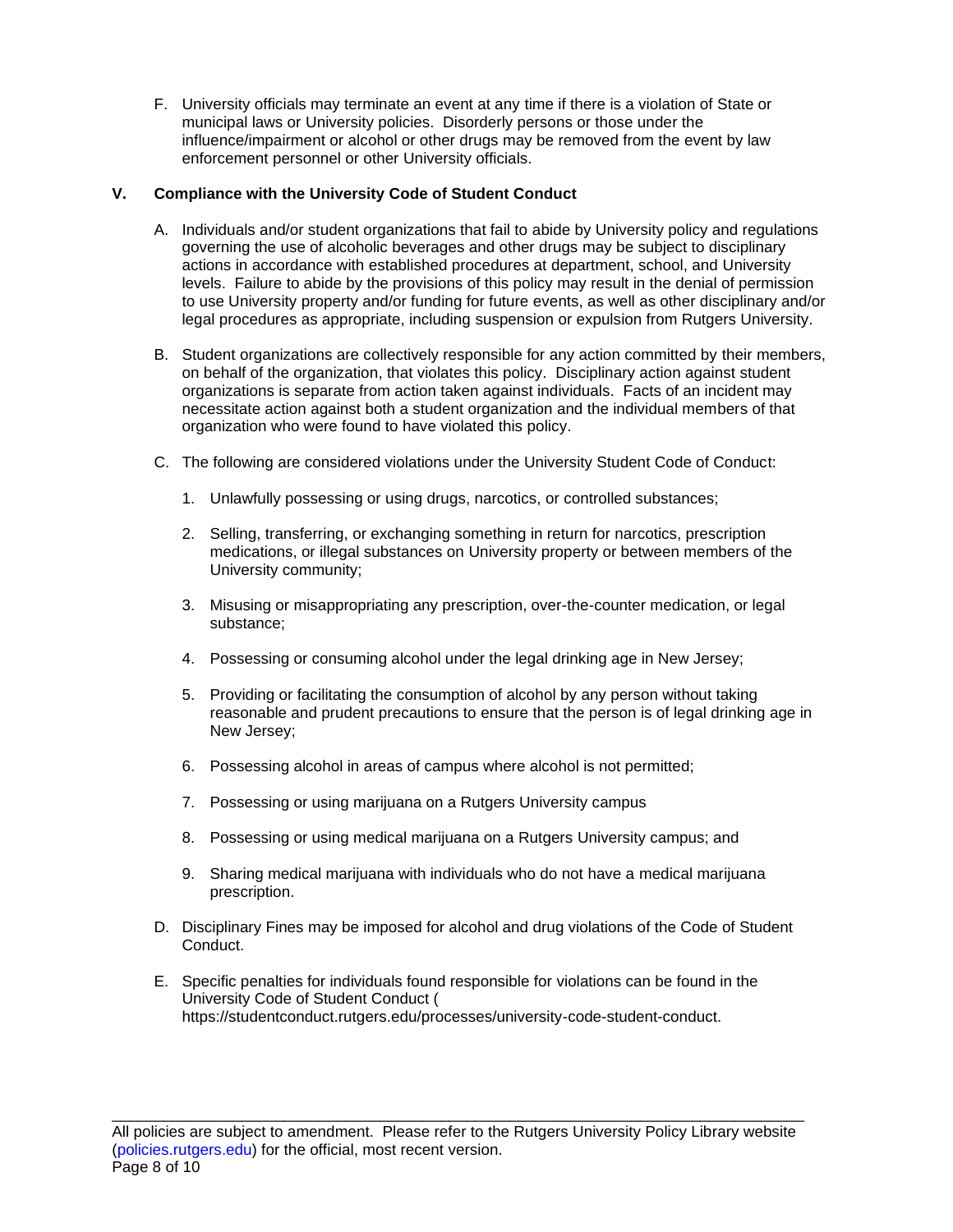- **VI.** Medical Amnesty from University Code of Student Conduct Violations
	- A. Students who seek emergency medical attention for themselves for a condition related to consumption of alcohol or illicit drugs will not be charged with related violations of the Rutgers University Code of Student Conduct ("UCSC"). "Related violations" include those set forth in University Policy 10.2.11: [Code of Student Conduct, Section 6.VI.N.](https://policies.rutgers.edu/10211-currentpdf)

For a student to receive Medical Amnesty protections, they must:

- 1. Voluntarily present themselves to a health facility or agency for treatment or observation; or
- 2. Communicate the emergency directly to an emergency medical service or 9-1-1-, or to a University authority, including but not limited to: Rutgers University Police Department ("RUPD"), a Resident or Apartment Assistant ("RA" or "AA"), or a Community Service Officer ("CSO").
- 3. The student must also attend a scheduled meeting with a Conduct Officer, or other authority as appointed by the Conduct Office, during which an educational or treatment intervention may be imposed.

This provision is rendered moot if there are any aggravating factors, which include but are not limited to: any other violation(s) of the UCSC, failure to attend a scheduled meeting with a Conduct Officer, or failure to comply with assigned educational or treatment interventions.

- B. Students who seek emergency medical attention for another person for a condition related to consumption of alcohol or illicit drugs may not be charged with violations of the UCSC. "Related violations" include those set forth in [University Policy 10.2.11: Code of Student](https://policies.rutgers.edu/10211-currentpdf)  [Conduct, Section 6.VII.N.](https://policies.rutgers.edu/10211-currentpdf) of the UCSC. For a student to receive these protections, they must:
	- 1. Accompany the afflicted party to a health facility for the intention of treatment or observation, or communicate the emergency directly to an emergency medical service or 9-1-1-, or to a University authority, including but not limited to: RUPD, an RA or AA, or a CSO; and
	- 2. Remain with the afflicted individual through the communication of the emergency, and wait while emergency services proceed to the reported location; and
	- 3. Cooperate with all emergency personnel and provide information and assistance when possible; and
	- 4. Attend a scheduled meeting with a Conduct Officer, or other authority as appointed by the Conduct Office, to discuss the incident and recommendations for educational or treatment interventions.

This provision is rendered moot if there are any aggravating factors, which include but are not limited to: any other violation(s) of the UCSC related to this incident, failure to attend a scheduled meeting with a Conduct Officer, or failure to comply with assigned educational or treatment interventions.

- C. Medical Amnesty may not be used as a means for students to circumvent University policy. Protections afforded in this policy do not apply when:
	- 1. The student repeatedly violates provisions of this policy; or